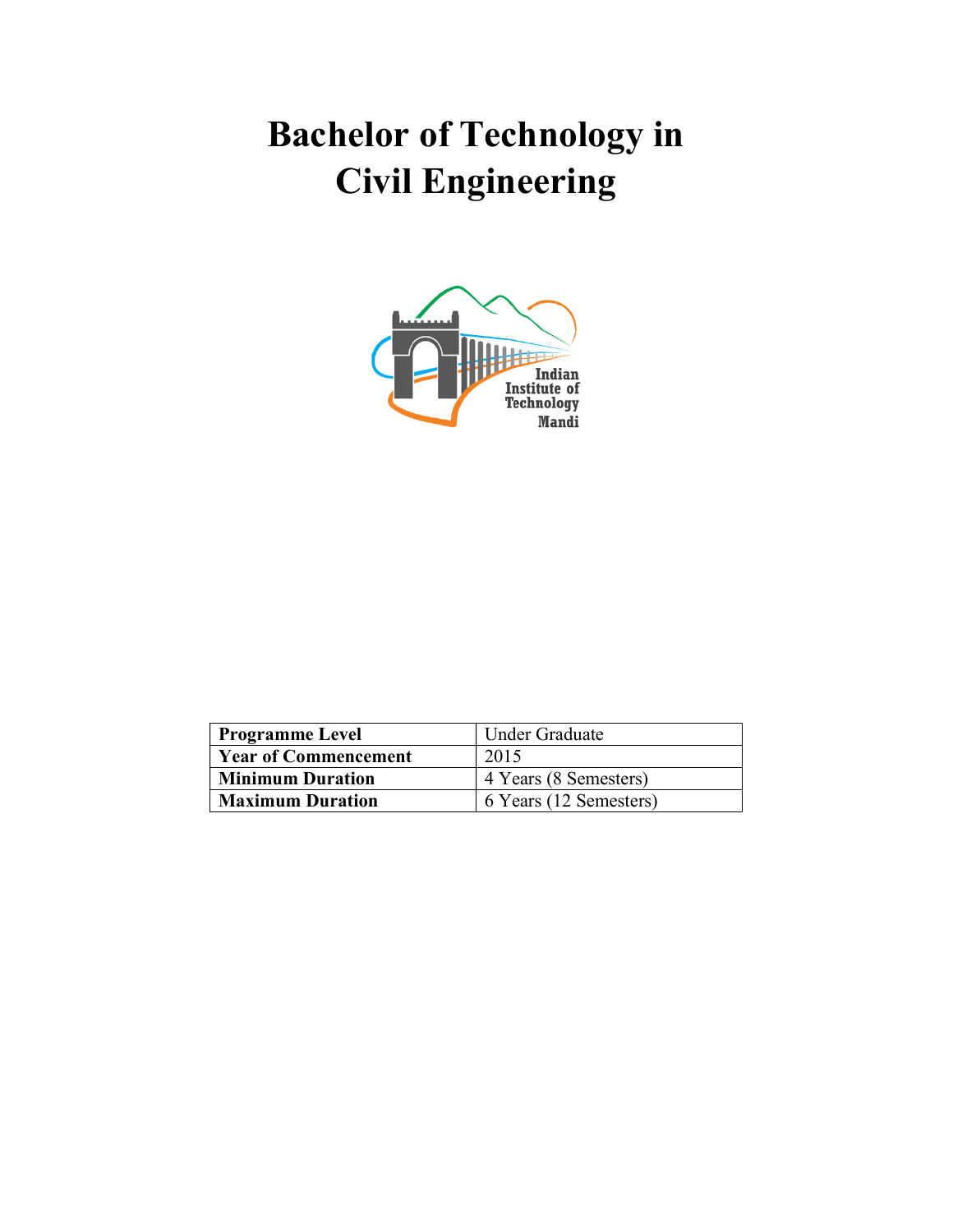#### **Motivation**

The development of a country primarily depends on the availability of physical infrastructure and facilities for civil society. These Infrastructures play a vital role in the improvement of the country's economic growth and standard of living. The adequate infrastructure in the form of road and railway transport system, ports, power plants, airports and their efficient working is also essential for integration of the country's economy with other economies of the world. A civil engineer plays an important role in developing and maintaining these infrastructures. Our country, which is investing significantly to improve its infrastructure facilities like metro rails, smart cities, express ways, highways, ports, airports, dedicated freight corridors, etc. to cope up with its ever-increasing needs, requires high quality civil engineers who can handle these specific projects. As one of the premium institutes in India, IIT Mandi offers both UG and PG programmes in civil engineering to train students who can take up the real-world challenges.

The undergraduate Civil Engineering programme at IIT Mandi is designed to recognize the modern pace of development in infrastructure across the world. This programme provides basic knowledge in engineering geology, construction materials, solid, fluid and soil mechanics, environmental science and engineering that helps in planning, design and construction of bridges, buildings, hydraulic structures, environmental systems, and transportation systems including highways, railways, airports etc. Along with this broad training, students are also encouraged to pursue elective courses in any specialized areas of Civil Engineering like structural engineering, geotechnical engineering, transportation engineering, and environmental engineering. A two–semester project during the fourth year of the B.Tech programme is intended to synthesize their knowledge in selected specialized area of Civil Engineering. Students are also encouraged to take up courses from other disciplines as open electives to carry out interdisciplinary projects during their due course of the programme. The students, who are equally inclined towards other disciplines, can take the necessary courses under relevant program and get a minor.

#### Objectives of the program

- To impart knowledge on application of principles of physics and mathematics, blended with modern data science, to provide solutions for common to most extraordinary problems of society.
- To train how to plan, analyse, design, execute and manage the civil engineering projects.
- To develop industry-ready manpower, who are capable to take up challenging and state-ofthe-art infrastructure projects.
- To motivate the students for higher education and research to become experts in specialized fields in order to come up with innovative and economical solutions for real world problems.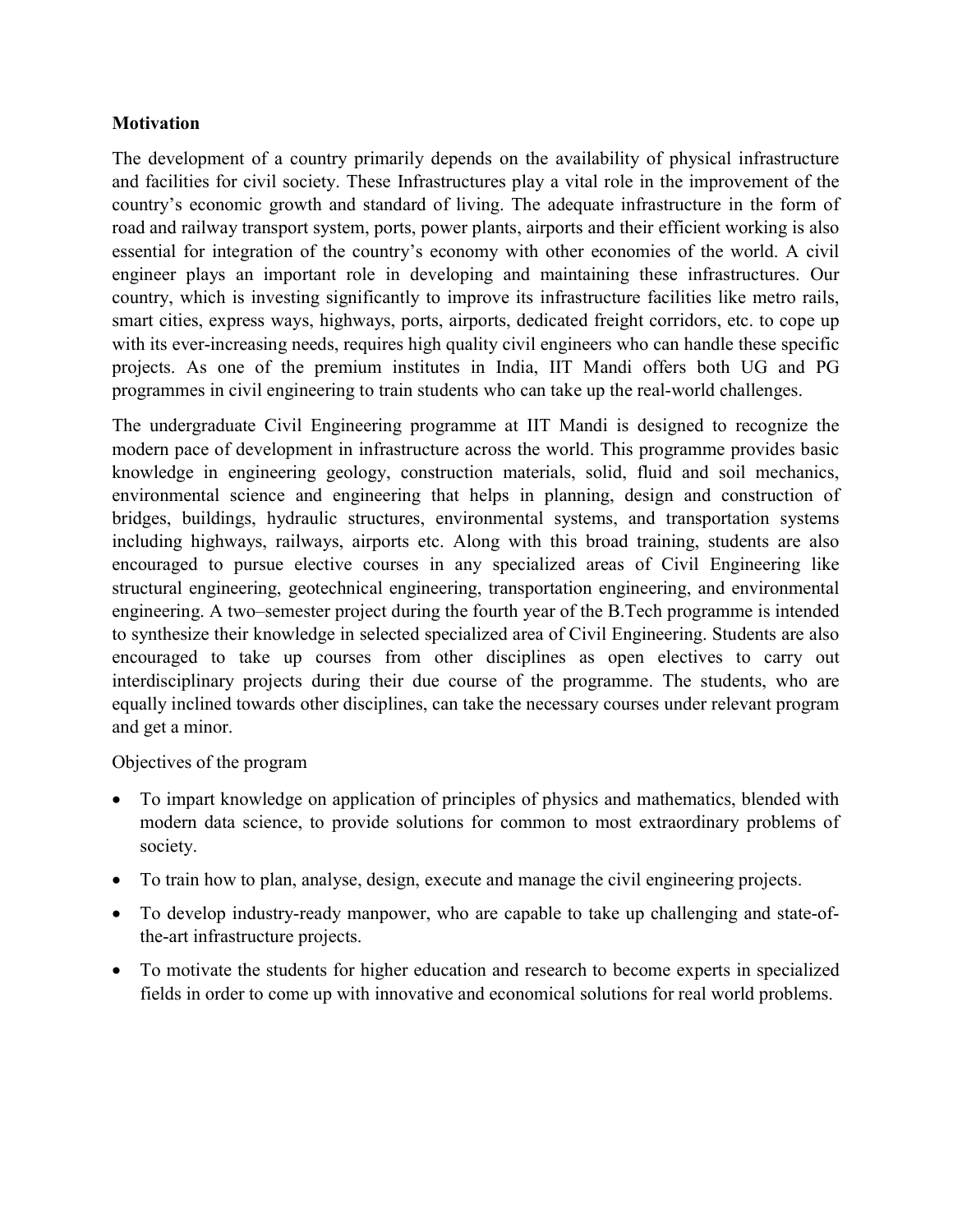### List of Core Courses for Civil Engineering Program

| Course<br>No. | <b>Course Title</b>                         | <b>Lecture</b> | <b>Tutorial</b> | <b>Practical</b> | <b>Total</b><br><b>Credit</b> | <b>Semester</b> |
|---------------|---------------------------------------------|----------------|-----------------|------------------|-------------------------------|-----------------|
| <b>CE201</b>  | Surveying Traditional and Digital           | 2              | 0               | $\overline{2}$   | 3                             | 3               |
| CE251         | <b>Hydraulics Engineering</b>               | 3              | 0               | 0                | 3                             | 3               |
| CE304P        | Hydraulics Engineering Lab                  | $\Omega$       | $\theta$        | 2                |                               | 3               |
| <b>CE301</b>  | <b>Strength of Materials and Structures</b> | 3              | 0               | 2                | 4                             | 4               |
| <b>CE302</b>  | Geotechnical Engineering                    | 3              | $\theta$        | 2                | 4                             | 4               |
| <b>CE303</b>  | Water Resources Engineering                 | 3              | 0               | 0                | 3                             | 5               |
| <b>CE305P</b> | <b>Environment and Earth Science Lab</b>    | $\theta$       | 0               | 2                |                               | 5               |
| CE351         | Design of Reinforced Concrete Structures    | $\overline{2}$ |                 | 0                | 3                             | 5               |
| CE352         | <b>Transportation Engineering</b>           | 3              | 0               | $\Omega$         | 3                             | 5               |
| CE353P        | Civil Engineering Drawing                   | 0              | 0               | $\overline{2}$   |                               | 5               |
| <b>CE354P</b> | Building and Pavement Materials Lab         | $\theta$       | $\Omega$        | 2                |                               | 6               |
| CE401         | Design of Steel Structures                  | 2              |                 | 0                | 3                             | 6               |
| <b>CE403</b>  | Wastewater Engineering                      | 3              | $\theta$        | 0                | 3                             | 6               |

### (Total Credits for Discipline Core = 33)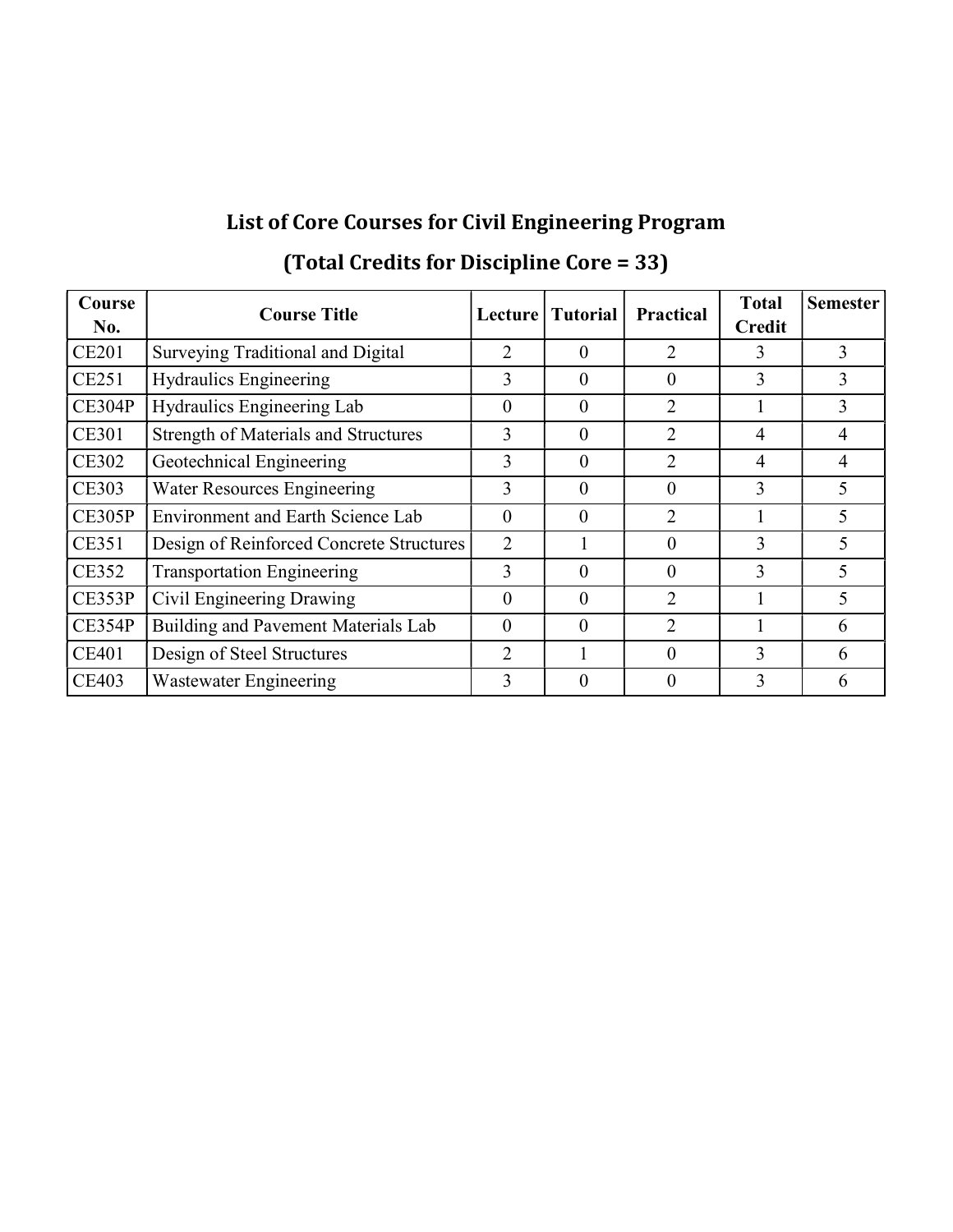| <b>Abbreviations</b>  |                                                                          |
|-----------------------|--------------------------------------------------------------------------|
| IС                    | Institute Core Subject (compulsory to all branches of B.Tech.)           |
| DC                    | Discipline Core Subject (branch specific compulsory courses)             |
| DE                    | Discipline Elective Subject (branch specific elective courses)           |
| FE                    | Free Elective (elective open to all branches of B.Tech.)                 |
| MTP (total 8 credits) | Major Technical Project (optional, students may opt for courses instead) |

#### Semester wise distribution of all courses (Minimum credit requirements for B.Tech. degree 160 credits)

| 1 <sup>st</sup> Semester |                          |                                     |                |                 |                  |               |  |  |
|--------------------------|--------------------------|-------------------------------------|----------------|-----------------|------------------|---------------|--|--|
| S.<br>No.                | Core/<br><b>Elective</b> | <b>Course Name</b>                  | Lecture        | <b>Tutorial</b> | <b>Practical</b> | <b>Credit</b> |  |  |
| -1                       | IC110                    | <b>Engineering Mathematics</b>      | 2.5            | 0.5             | $\theta$         | 3             |  |  |
| $\overline{2}$           | IC152                    | Computing and Data science          | $\overline{3}$ | $\theta$        | $\overline{2}$   | 4             |  |  |
| 3                        | IC160                    | <b>Electrical Systems Around Us</b> | 2.5            | 0.5             | $\theta$         | 3             |  |  |
| 4                        | IC160P                   | Electrical Systems Around Us Lab    | $\Omega$       | $\theta$        | 3                | 2             |  |  |
| 5                        | IC140                    | Graphics for design                 | 2              | 0               | 3                | 4             |  |  |
| 6                        | IC101P                   | Reverse Engineering                 | $\theta$       | $\theta$        | 3                |               |  |  |
| 7                        | HS10X                    | <b>Creative Understanding</b>       |                |                 |                  |               |  |  |
| 8                        | <b>HSXXX</b>             | <b>HS Basket Course</b>             | 3              | $\theta$        | $\theta$         | 3             |  |  |
| <b>Total Credit</b>      |                          |                                     |                |                 |                  | 22            |  |  |

|                     | $2nd$ Semester           |                                       |          |                 |                  |                |  |  |  |
|---------------------|--------------------------|---------------------------------------|----------|-----------------|------------------|----------------|--|--|--|
| S.<br>No.           | Core/<br><b>Elective</b> | <b>Course Name</b>                    | Lecture  | <b>Tutorial</b> | <b>Practical</b> | <b>Credit</b>  |  |  |  |
| 1                   | IC111                    | Linear Algebra                        | 2.5      | 0.5             | $\theta$         | 3              |  |  |  |
| $\overline{2}$      | IC141                    | <b>Product Realization Technology</b> | 2        | 0               | $\Omega$         | 2              |  |  |  |
| 3                   | IC141P                   | Product Realization Technology Lab    | $\theta$ | $\Omega$        | 3                | 2              |  |  |  |
| $\overline{4}$      | <b>IC161</b>             | <b>Applied Electronics</b>            | 3        | $\Omega$        | 0                | 3              |  |  |  |
| 5                   | IC161P                   | Applied Electronics Lab               | $\theta$ | $\Omega$        | 3                | $\overline{2}$ |  |  |  |
| 6                   | IC142                    | <b>Engineering Thermodynamics</b>     | 3        | $\Omega$        | 0                | 3              |  |  |  |
| 7                   | IC252                    | Data Science II                       | 3        | $\Omega$        | $\mathfrak{D}$   | $\overline{4}$ |  |  |  |
| 8                   | <b>HSXXX</b>             | <b>HS Basket Course</b>               | 3        | $\theta$        | $\theta$         | 3              |  |  |  |
| <b>Total Credit</b> |                          |                                       |          |                 |                  |                |  |  |  |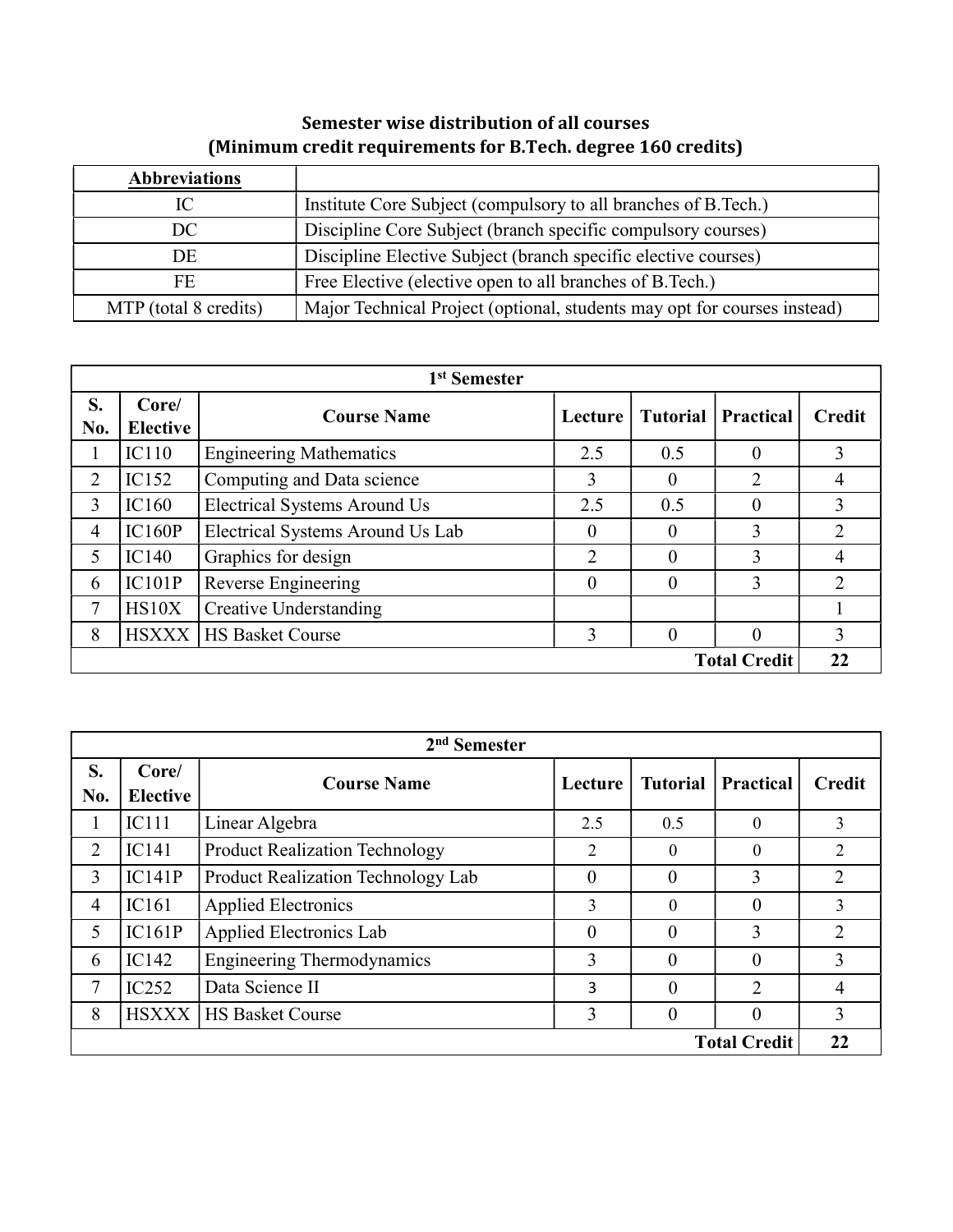|                     | 3 <sup>rd</sup> Semester |                                    |         |                 |                  |               |  |  |  |  |
|---------------------|--------------------------|------------------------------------|---------|-----------------|------------------|---------------|--|--|--|--|
| S.<br>No.           | Core/<br><b>Elective</b> | <b>Course Name</b>                 | Lecture | <b>Tutorial</b> | <b>Practical</b> | <b>Credit</b> |  |  |  |  |
| $\mathbf{1}$        | IC240                    | Mechanics of Rigid Bodies          | 3       | $\theta$        | 0                | 3             |  |  |  |  |
| 2                   | IC272                    | Data Science III                   | 2       | $\theta$        | 2                | 3             |  |  |  |  |
| $\overline{3}$      | <b>CE201</b>             | Surveying: Traditional and Digital | 2       | $\Omega$        | 2                | 3             |  |  |  |  |
| $\overline{4}$      | <b>CE251</b>             | Hydraulics Engineering             | 3       | 0               | 0                | 3             |  |  |  |  |
| 5                   | CE304P                   | Hydraulics Engineering Lab         | 0       | $\Omega$        | $\overline{2}$   |               |  |  |  |  |
| 6                   |                          | <b>HSXXX HSS basket Course</b>     | 3       | $\Omega$        | 0                | 3             |  |  |  |  |
| 7                   |                          | <b>HSXXX   HSS basket Course</b>   | 3       | $\Omega$        | 0                | 3             |  |  |  |  |
| 8                   | <b>ICXXX</b>             | Science I Basket                   | 3       | $\Omega$        | 0                | 3             |  |  |  |  |
| <b>Total Credit</b> |                          |                                    |         |                 |                  | 22            |  |  |  |  |

|                     | 4 <sup>th</sup> Semester |                                             |          |                |                                |               |  |  |  |
|---------------------|--------------------------|---------------------------------------------|----------|----------------|--------------------------------|---------------|--|--|--|
| S.<br>No.           | Core/<br><b>Elective</b> | <b>Course Name</b>                          |          |                | Lecture   Tutorial   Practical | <b>Credit</b> |  |  |  |
| $\mathbf{I}$        | IC221                    | Foundations of Electrodynamics              | 3        | $\theta$       | $\theta$                       | 3             |  |  |  |
| $\overline{2}$      | IC222P                   | Physics Practicum/Practical                 | $\theta$ | $\theta$       | 3                              | 2             |  |  |  |
| 3                   | $IC$ XXX $\parallel$     | Science II Basket                           | 3        | 0              | $\Omega$                       | 3             |  |  |  |
| $\overline{4}$      | IC201P                   | Design Practicum                            | 0        | $\theta$       | 6                              |               |  |  |  |
| 5                   | <b>CE301</b>             | <b>Strength of Materials and Structures</b> | 3        | $\theta$       | ↑                              |               |  |  |  |
| 6                   | <b>CE302</b>             | Geotechnical Engineering                    | 3        | $\theta$       | 2                              | 4             |  |  |  |
| 7                   | <b>ICXXX</b>             | Eng. Sciences Basket                        | 3        | $\overline{0}$ | 0                              | 3             |  |  |  |
| <b>Total Credit</b> |                          |                                             |          |                |                                |               |  |  |  |

|           | 5 <sup>th</sup> Semester         |                                          |                |          |                                |               |  |  |  |  |
|-----------|----------------------------------|------------------------------------------|----------------|----------|--------------------------------|---------------|--|--|--|--|
| S.<br>No. | Core/<br><b>Elective</b>         | <b>Course Name</b>                       |                |          | Lecture   Tutorial   Practical | <b>Credit</b> |  |  |  |  |
| 1         | <b>CE303</b>                     | Water Resources Engineering              | 3              | $\theta$ |                                | 3             |  |  |  |  |
| 2         | <b>CE351</b>                     | Design of Reinforced Concrete Structures | $\overline{2}$ |          |                                | 3             |  |  |  |  |
| 3         | <b>CE352</b>                     | <b>Transportation Engineering</b>        | 3              | $\theta$ |                                | 3             |  |  |  |  |
| 4         | <b>CE353P</b>                    | Civil Engineering Drawing                | $\theta$       | 0        |                                |               |  |  |  |  |
| 5         | CE305P                           | <b>Environment and Earth Science Lab</b> | $\theta$       | $\theta$ | $\mathfrak{D}$                 |               |  |  |  |  |
| 6         | $FE-1$                           | Free Elective                            |                |          |                                | 3/4           |  |  |  |  |
| 7         | <b>CEXXX</b>                     | Discipline Elective                      | 3              | $\Omega$ | $\Omega$                       | 3             |  |  |  |  |
| 8         | $FE-2$                           | Free Elective                            |                |          |                                | 3/4           |  |  |  |  |
|           | $20 - 21$<br><b>Total Credit</b> |                                          |                |          |                                |               |  |  |  |  |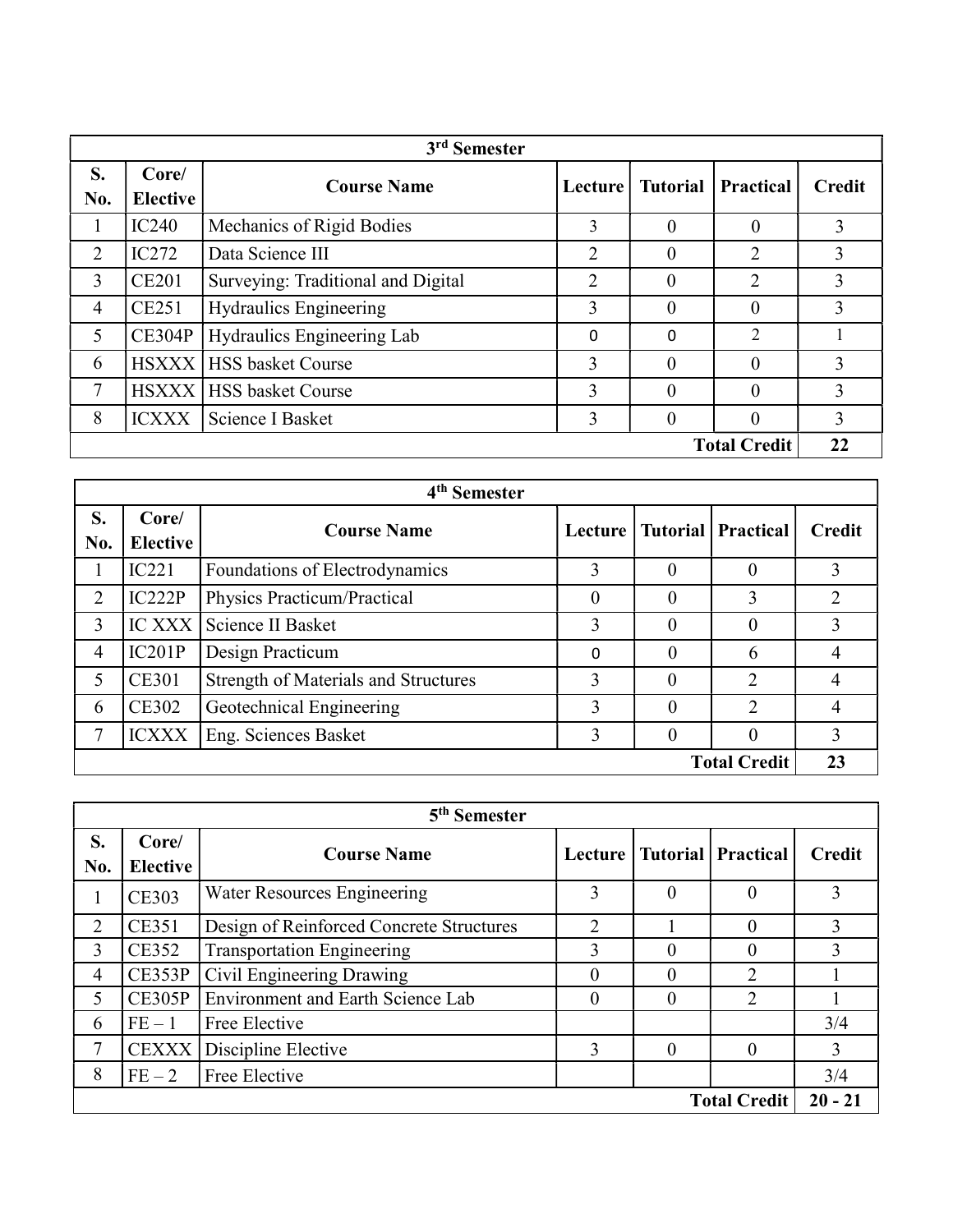| 6 <sup>th</sup> Semester |                          |                                     |                |                    |                |               |  |  |
|--------------------------|--------------------------|-------------------------------------|----------------|--------------------|----------------|---------------|--|--|
| S.<br>No.                | Core/<br><b>Elective</b> | <b>Course Name</b>                  |                | Lecture   Tutorial | Practical      | <b>Credit</b> |  |  |
| 1                        | <b>CE401</b>             | Design of Steel Structures          | $\overline{2}$ |                    | $\overline{0}$ | 3             |  |  |
| $\mathbf 2$              | <b>CE403</b>             | Wastewater Engineering              | 3              | 0                  | $\Omega$       | 3             |  |  |
| 3                        | <b>CE354P</b>            | Building and Pavement Materials Lab | 0              | 0                  |                |               |  |  |
| $\overline{\mathbf{4}}$  | <b>CEXXX</b>             | Discipline Elective                 |                |                    |                | 3/4           |  |  |
| 5                        | $FE-3$                   | Free Elective                       |                |                    |                | 3/4           |  |  |
| 6                        | <b>HSXXX</b>             | <b>HSS</b> Elective                 |                |                    |                | 3/4           |  |  |
| 7                        | $FE-4$                   | Free Elective                       |                |                    |                | 3/4           |  |  |
| <b>Total Credit</b>      |                          |                                     |                |                    |                |               |  |  |

|                                  | 7 <sup>th</sup> Semester |                     |          |                    |                |                |  |  |  |
|----------------------------------|--------------------------|---------------------|----------|--------------------|----------------|----------------|--|--|--|
| S.<br>No.                        | Core/<br><b>Elective</b> | <b>Course Name</b>  |          | Lecture   Tutorial | Practical      | <b>Credit</b>  |  |  |  |
|                                  | <b>CEXXX</b>             | Discipline Elective |          |                    |                | 3/4            |  |  |  |
| 2                                | <b>CEXXX</b>             | Discipline Elective |          |                    |                | 3/4            |  |  |  |
| 3                                | $FE-5$                   | Free Elective       |          |                    |                | 3/4            |  |  |  |
| $\overline{4}$                   | <b>HSXXX</b>             | <b>HSS</b> Elective |          |                    |                | 2/3            |  |  |  |
| 5                                | DP401P                   | MTP-I               |          |                    |                | 3              |  |  |  |
| 6                                | <b>ITXX1</b>             | Internship          | $\theta$ | $\theta$           | $\overline{2}$ | $\overline{2}$ |  |  |  |
| $15 - 23$<br><b>Total Credit</b> |                          |                     |          |                    |                |                |  |  |  |

| 8 <sup>th</sup> Semester |                          |                    |  |  |                                |               |  |
|--------------------------|--------------------------|--------------------|--|--|--------------------------------|---------------|--|
| S.<br>No.                | Core/<br><b>Elective</b> | <b>Course Name</b> |  |  | Lecture   Tutorial   Practical | <b>Credit</b> |  |
|                          | $FE-6$                   | Free Elective      |  |  |                                | 3/4           |  |
| $\overline{2}$           | $FE-7$                   | Free Elective      |  |  |                                | 3/4           |  |
| 3                        | $DP402P$ MTP-II          |                    |  |  |                                |               |  |
| <b>Total Credit</b>      |                          |                    |  |  |                                | $11 - 13$     |  |